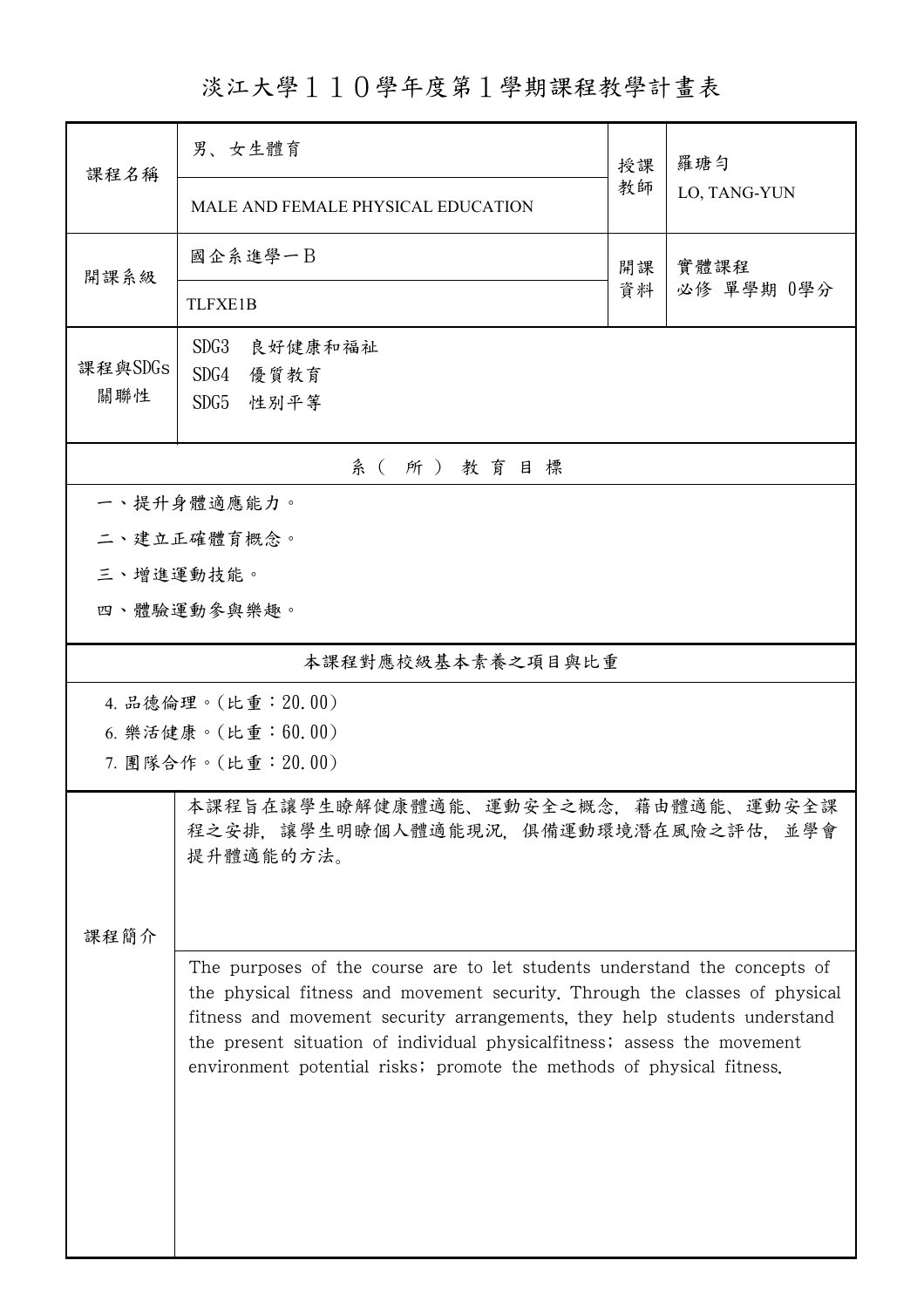## 本課程教學目標與認知、情意、技能目標之對應

將課程教學目標分別對應「認知(Cognitive)」、「情意(Affective)」與「技能(Psychomotor)」 的各目標類型。

一、認知(Cognitive):著重在該科目的事實、概念、程序、後設認知等各類知識之學習。

二、情意(Affective):著重在該科目的興趣、倫理、態度、信念、價值觀等之學習。

三、技能(Psychomotor):著重在該科目的肢體動作或技術操作之學習。

| 序<br>號         | 教學目標(中文)                       |                          |            | 教學目標(英文)                                                                                              |         |  |  |
|----------------|--------------------------------|--------------------------|------------|-------------------------------------------------------------------------------------------------------|---------|--|--|
| $\mathbf{1}$   | 認識學校運動環境、設施,並注意<br>從事該運動之潛在風險。 |                          |            | Understanding the sports environment and facility,<br>and aware of the potential risk in environment. |         |  |  |
| 2              | 提升身體適能、並促進身心健康。                |                          |            | Promote physical function and promote the physical<br>and mental health.                              |         |  |  |
| $\overline{3}$ | 透過體育運動,增進學生人際互<br>動。           |                          |            | To interact with people by physical activity.                                                         |         |  |  |
|                | 教學目標之目標類型、核心能力、基本素養教學方法與評量方式   |                          |            |                                                                                                       |         |  |  |
| 序號             | 目標類型                           | 院、系 $(\kappa)$<br>核心能力   | 校級<br>基本素養 | 教學方法                                                                                                  | 評量方式    |  |  |
| 1              | 認知                             |                          | 6          | 講述                                                                                                    | 實作      |  |  |
| $\overline{2}$ | 認知                             |                          | 6          | 講述、實作                                                                                                 | 實作      |  |  |
| 3              | 情意                             |                          | 47         | 討論、實作                                                                                                 | 實作、活動參與 |  |  |
|                | 授課進度表                          |                          |            |                                                                                                       |         |  |  |
| 週<br>次         | 日期起訖                           |                          |            | 內 容 (Subject/Topics)                                                                                  | 備註      |  |  |
| 1              | $110/09/22$ ~<br>110/09/28     | 中秋連假                     |            |                                                                                                       |         |  |  |
| $\overline{2}$ | $110/09/29$ ~<br>110/10/05     | 體育課程修選注意事項、健康體適能概念與內涵之介紹 |            |                                                                                                       |         |  |  |
| 3              | $110/10/06 \sim$<br>110/10/12  | 柔軟度認知與強化 (一)             |            |                                                                                                       |         |  |  |
| 4              | $110/10/13$ ~<br>110/10/19     | 柔軟度認知與強化 (二)             |            |                                                                                                       |         |  |  |
| 5              | $110/10/20$ ~<br>110/10/26     | 柔軟度認知與強化 (三)             |            |                                                                                                       |         |  |  |
| 6              | $110/10/27$ ~<br>110/11/02     | 肌力、肌耐力認知與強化 (一)          |            |                                                                                                       |         |  |  |
| 7              | $110/11/03$ ~<br>110/11/09     | 肌力、肌耐力認知與強化 (二)          |            |                                                                                                       |         |  |  |
| 8              | $110/11/10$ ~<br>110/11/16     | 肌力、肌耐力認知與強化 (三)          |            |                                                                                                       |         |  |  |
| 9              | $110/11/17$ ~<br>110/11/23     | 期中考試週                    |            |                                                                                                       |         |  |  |
| 10             | $110/11/24$ ~<br>110/11/30     | 心肺耐力認知與強化 (一)            |            |                                                                                                       |         |  |  |
|                |                                |                          |            |                                                                                                       |         |  |  |